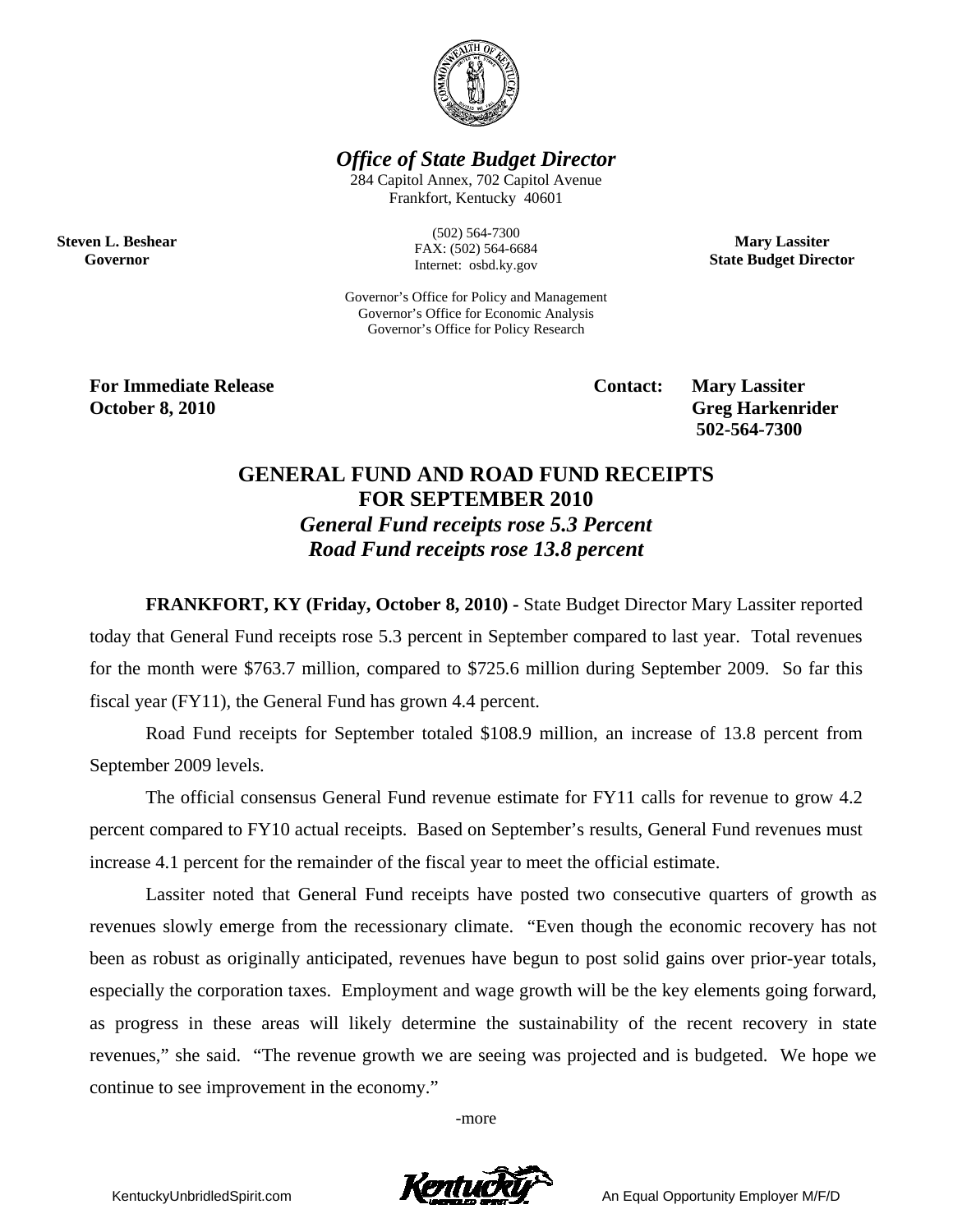Among the major accounts:

- Individual income tax receipts increased 3.3 percent due primarily to strength in withholding receipts. Year-to-date collections are up 3.8 percent.
- Sales tax revenues grew only 0.2 percent in September but have increased 3.4 percent for the year.
- Corporation income tax receipts increased 62.2 percent and have grown 42.5 percent in the first three months of the year.
- Cigarette tax revenues declined 16.7 percent and are off 7.0 percent for the first three months of the fiscal year.
- Property tax collections fell 12.0 percent in September and are down 14.1 percent for the year.
- Coal severance tax revenue grew 5.3 percent. Receipts year-to-date are up 9.0 percent.
- Lottery revenues were up 3.2 percent. For the first quarter, collections are up 2.3 percent.

 Road Fund receipts surged again in September, growing 13.8 percent with revenues of \$108.9 million. The official Road Fund revenue estimate calls for a 4.9 percent increase in receipts for the entire fiscal year (FY11). Based on year-to-date collections, revenues must grow 2.6 percent for the remainder of the fiscal year to meet the estimate.

Lassiter said, "Motor fuels taxes continue to be the engine for growth in Road Fund receipts but, like the General Fund, the first half of the fiscal year is projected to post higher growth due to the pattern of revenues in the prior fiscal year".

Among the accounts:

- Motor fuels tax collections grew 19.2 percent in September and are up 19.0 percent for the year.
- Motor vehicle usage collections increased 1.7 percent. Year-to-date collections have grown 1.5 percent.
- License and privilege tax receipts grew 25.1 percent on the strength of weight distance taxes. For the first three months of the fiscal year, receipts are up 7.3 percent.
- Nontax receipts grew 4.0 percent in September but are down 2.8 percent for the year.

-30-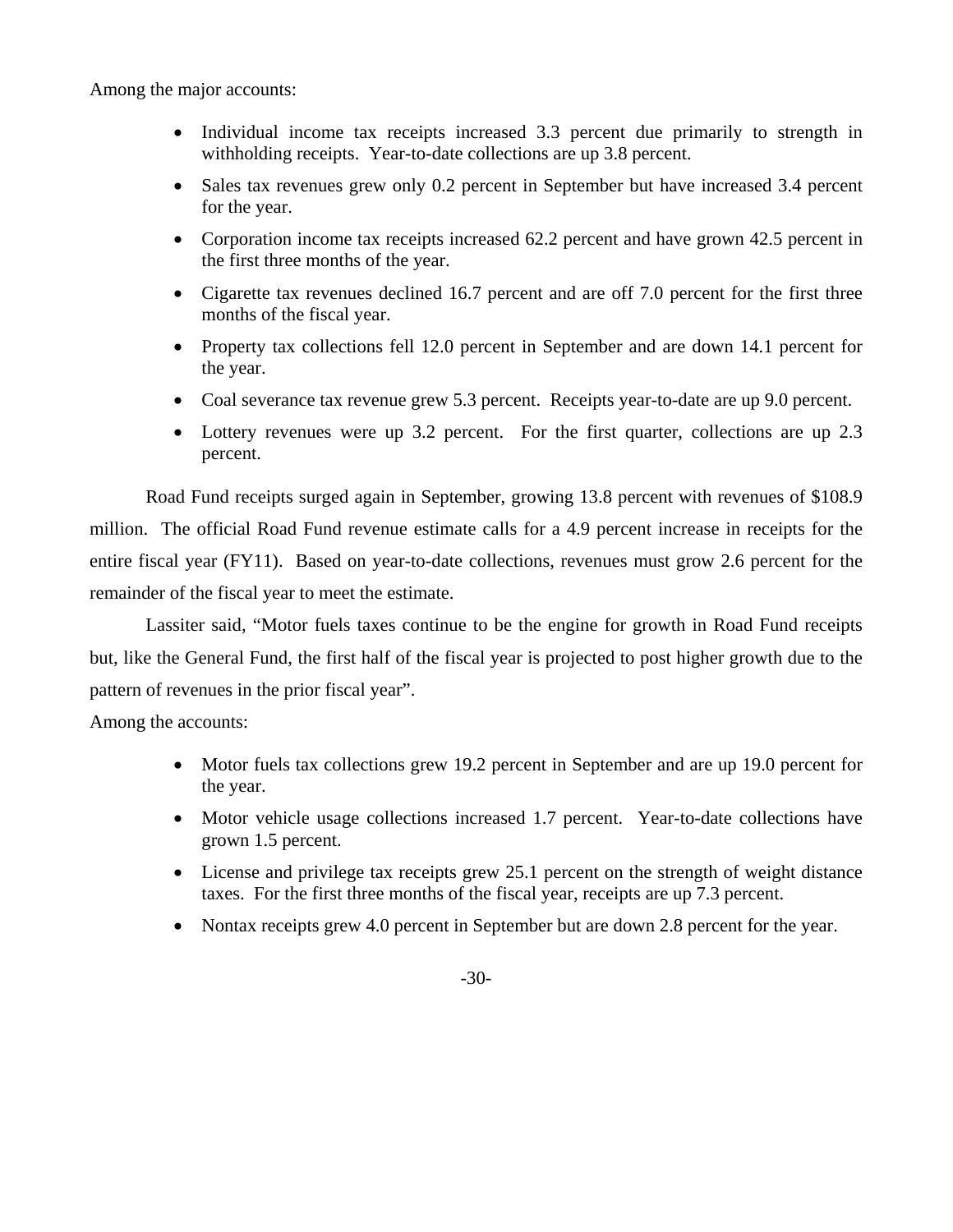## **KENTUCKY STATE GOVERNMENT REVENUE 1. GENERAL FUND REVENUE**

|                                                         |                        | <b>SEPTEMBER</b>       |                              | <b>JULY THROUGH SEPTEMBER</b> |                        |              |
|---------------------------------------------------------|------------------------|------------------------|------------------------------|-------------------------------|------------------------|--------------|
|                                                         | 2010                   | 2009                   | % Change                     | FY 2011                       | FY 2010                | % Change     |
| <b>TOTAL GENERAL FUND</b>                               | \$763,748,358          | \$725,595,404          | 5.3%                         | \$2,055,095,794               | \$1,968,453,450        | 4.4%         |
| <b>Tax Receipts</b>                                     | \$744,285,582          | \$705,055,119          | 5.6%                         | \$1,990,193,861               | \$1,899,098,174        | 4.8%         |
| Sales and Gross Receipts                                | \$286,761,066          | \$286,708,737          | $0.0\%$                      | \$869,652,836                 | \$848,152,069          | 2.5%         |
| <b>Beer Consumption</b>                                 | 595,940                | 559,833                | 6.4%                         | 1,792,037                     | 1,734,290              | 3.3%         |
| <b>Beer Wholesale</b>                                   | 4,884,736              | 4,546,002              | 7.5%                         | 14,823,556                    | 14,443,895             | 2.6%         |
| Cigarette                                               | 21,785,687             | 26,161,020             | $-16.7%$                     | 69,001,313                    | 74,188,631             | $-7.0%$      |
| <b>Distilled Spirits Case Sales</b>                     | 8,922                  | 8,238                  | 8.3%                         | (316,506)                     | 27,201                 | ---          |
| <b>Distilled Spirits Consumption</b>                    | 877,988                | 816,786                | 7.5%                         | 2,767,839                     | 2,709,843              | 2.1%         |
| <b>Distilled Spirits Wholesale</b>                      | 2.217.714              | 2,053,674              | 8.0%                         | 6,905,018                     | 6,804,743              | 1.5%         |
| Insurance Premium                                       | 29,218,560             | 27,489,230             | 6.3%                         | 29,673,246                    | 27,685,914             | 7.2%         |
| Pari-Mutuel                                             | 122,386                | (1,482,439)            | $\qquad \qquad - -$<br>$---$ | 1,945,337                     | (1,550,912)            |              |
| Race Track Admission                                    | 0                      | 0                      | 0.2%                         | 86,736                        | 92,698                 | $-6.4%$      |
| Sales and Use                                           | 218,602,165<br>206,760 | 218,251,707<br>182.499 | 13.3%                        | 717,229,493<br>602,545        | 693,895,478<br>580,280 | 3.4%<br>3.8% |
| Wine Consumption<br>Wine Wholesale                      | 1,054,125              | 901,130                | 17.0%                        | 3,378,775                     | 2,887,009              | 17.0%        |
| <b>Telecommunications Tax</b>                           | 5,260,966              | 5,393,362              | $-2.5%$                      | 16,153,615                    | 19,060,855             | $-15.3%$     |
| <b>Other Tobacco Products</b>                           | 1,918,454              | 1,810,999              | 5.9%                         | 5,569,665                     | 5,456,403              | 2.1%         |
| Floor Stock Tax                                         | 6,664                  | 16,694                 | -60.1%                       | 40,169                        | 135,740                | $-70.4%$     |
|                                                         |                        |                        |                              |                               |                        |              |
| License and Privilege                                   | \$50,987,289           | \$45,068,966           | 13.1%                        | \$134,345,111                 | \$108,115,576          | 24.3%        |
| Alc. Bev. License Suspension                            | 44,650                 | 18.500                 | 141.4%                       | 99.250                        | 68,350                 | 45.2%        |
| Coal Severance                                          | 24,646,636             | 23,405,017             | 5.3%                         | 72,839,852                    | 66,843,188             | 9.0%         |
| <b>Corporation License</b>                              | 18,430                 | (283, 932)             | ---                          | 3,403,741                     | 678,533                | 401.6%       |
| Corporation Organization                                | 2,550                  | 21,695                 | $-88.2%$                     | 19,412                        | 101,730                | $-80.9%$     |
| Occupational Licenses                                   | 8,130                  | 16,838                 | $-51.7%$                     | 33,102                        | 41,317                 | $-19.9%$     |
| Oil Production                                          | 625,630                | 631,497                | $-0.9%$                      | 1,821,582                     | 1,843,509              | $-1.2%$      |
| Race Track License                                      | 0                      | 0                      | ---                          | 105,000                       | 112,500                | $-6.7%$      |
| <b>Bank Franchise Tax</b><br><b>Driver License Fees</b> | 1.049.577<br>54,941    | 53,782                 | 1851.6%<br>9.7%              | 2,489,017<br>165,064          | (165, 750)             | 5.2%         |
| <b>Minerals Severance</b>                               | 1,170,064              | 50,071<br>1,298,718    | $-9.9%$                      | 3,977,297                     | 156,963<br>3,627,032   | 9.7%         |
| <b>Natural Gas Severance</b>                            | 959,232                | 994,662                | $-3.6%$                      | 5,136,472                     | 4,277,040              | 20.1%        |
| <b>Limited Liability Entity</b>                         | 22,407,447             | 18,862,118             | 18.8%                        | 44,255,323                    | 30,531,165             | 45.0%        |
|                                                         |                        |                        |                              |                               |                        |              |
| Income                                                  | \$383,674,845          | \$348,977,878          | 9.9%                         | \$915,602,843                 | \$863,467,596          | 6.0%         |
| Corporation                                             | 63,640,773             | 39,246,652             | 62.2%                        | 69,901,358                    | 49,041,270             | 42.5%        |
| Individual                                              | 320,034,073            | 309,731,227            | 3.3%                         | 845,701,485                   | 814,426,326            | 3.8%         |
| Property                                                | \$14,950,307           | \$16,998,557           | $-12.0%$                     | \$51,625,502                  | \$60,134,196           | $-14.1%$     |
| Building & Loan Association                             | $\Omega$               | $\Omega$               | $\qquad \qquad - -$          | (53, 180)                     | 91.143                 | ---          |
| General - Real                                          | (678, 183)             | 76,863                 | ---                          | (683,968)                     | 134,803                |              |
| General - Tangible                                      | 9,741,557              | 8,220,807              | 18.5%                        | 22,301,036                    | 22,343,478             | $-0.2%$      |
| Omitted & Delinquent                                    | 4,864,355              | 5,910,713              | $-17.7%$                     | 15,315,505                    | 13,355,891             | 14.7%        |
| <b>Public Service</b>                                   | 786,237                | 2,195,663              | $-64.2%$                     | 14,509,632                    | 23,521,697             | $-38.3%$     |
| Other                                                   | 236,341                | 594,511                | $-60.2%$                     | 236,477                       | 687,184                | $-65.6%$     |
| Inheritance                                             | \$5,017,852            | \$4,249,457            | 18.1%                        | \$11,333,007                  | \$11,168,896           | 1.5%         |
| Miscellaneous                                           | \$2,894,222            | \$3,051,525            | $-5.2%$                      | \$7,634,563                   | \$8,059,842            | $-5.3%$      |
| <b>Legal Process</b>                                    | 1,694,080              | 1,911,615              | $-11.4%$                     | 5,208,501                     | 5,779,530              | $-9.9\%$     |
| T. V. A. In Lieu Payments                               | 1,200,142              | 1,139,910              | 5.3%                         | 2,400,284                     | 2,279,819              | 5.3%         |
| Other                                                   |                        |                        |                              | 25,778                        | 493                    |              |
| <b>Nontax Receipts</b>                                  | \$19,587,358           | \$20,213,535           | $-3.1\%$                     | \$64,334,885                  | \$68,434,525           | -6.0%        |
| <b>Departmental Fees</b>                                | 1,238,174              | 1,579,319              | -21.6%                       | 5,838,998                     | 7,498,852              | -22.1%       |
| <b>PSC Assessment Fee</b>                               | 2,761                  | 5,828                  | $-52.6%$                     | 8,869,505                     | 8,210,157              | 8.0%         |
| <b>Fines &amp; Forfeitures</b>                          | 1,979,190              | 2,223,849              | $-11.0%$                     | 6,309,597                     | 7,485,475              | $-15.7%$     |
| Interest on Investments                                 | 53,837                 | 64,796                 | $-16.9%$                     | 190,583                       | 199,721                | $-4.6%$      |
| Lottery                                                 | 16,000,000             | 15,500,000             | 3.2%                         | 45,000,000                    | 44,000,000             | 2.3%         |
| Sale of NO <sub>x</sub> Credits                         | 0                      | 233,030                | -100.0%                      | 22,513                        | 460,780                | -95.1%       |
| <b>Miscellaneous</b>                                    | 313,396                | 606,714                | $-48.3%$                     | (1,896,310)                   | 579,540                |              |
| <b>Redeposit of State Funds</b>                         | (\$124,582)            | \$326,750              | ---                          | \$567,048                     | \$920,751              | $-38.4%$     |